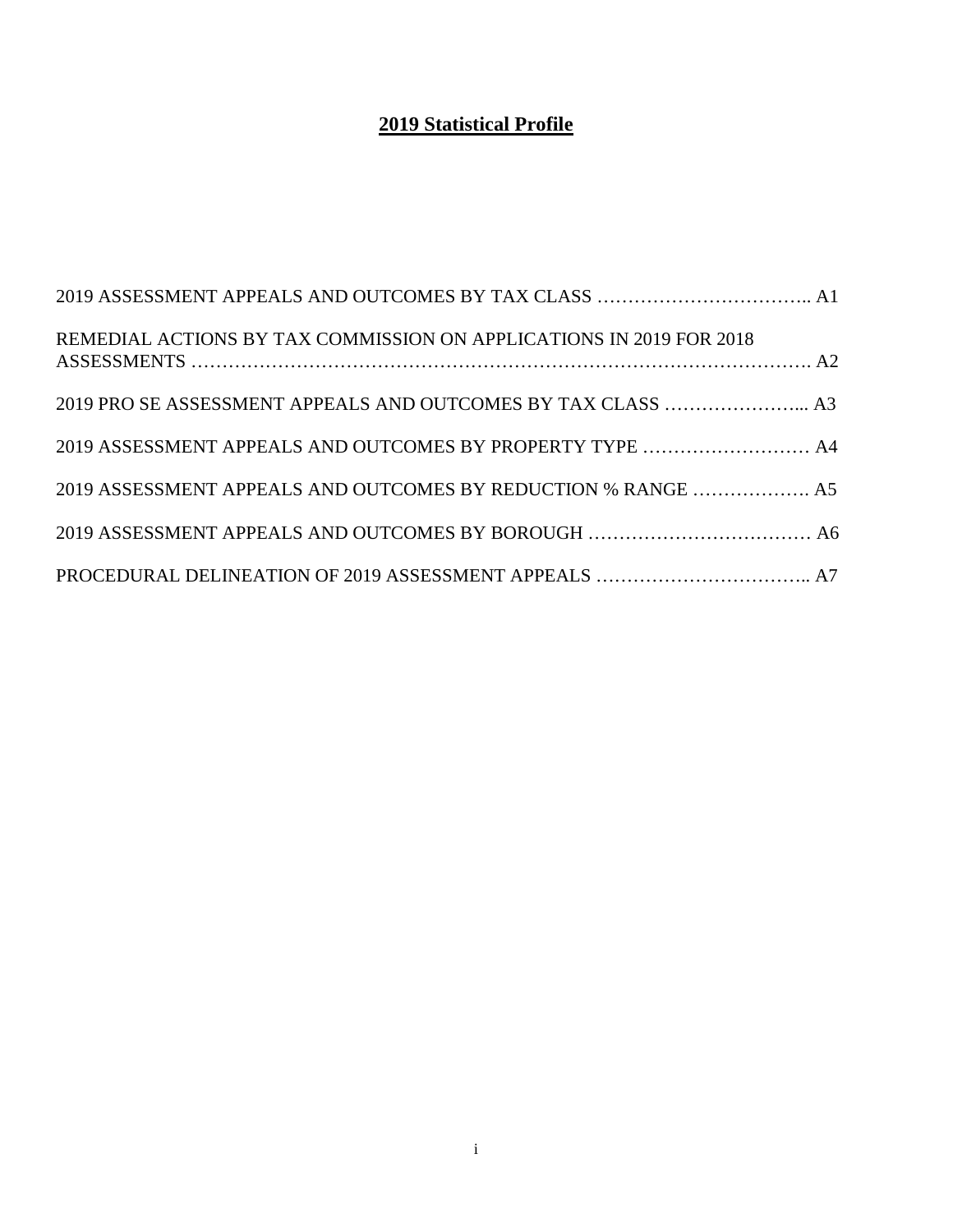# **2019 ASSESSMENT APPEALS AND OUTCOMES BY TAX CLASS**

| <b>APPEALS</b>                                       |                                |         |                                            |                 |                                | <b>CURRENT YEAR</b><br><b>OFFERS RECEIVED</b> |    | <b>CURRENT YEAR</b><br><b>OFFERS ACCEPTED</b> |                     |                 |    |                                                           |
|------------------------------------------------------|--------------------------------|---------|--------------------------------------------|-----------------|--------------------------------|-----------------------------------------------|----|-----------------------------------------------|---------------------|-----------------|----|-----------------------------------------------------------|
| <b>REAL</b><br><b>PROPERTY</b><br><b>DESIGNATION</b> | <b>APPLICATIONS   TAX LOTS</b> |         | <b>COLLECTIVE AMOUNT</b><br>OF ASSESSMENTS |                 | <b>APPLICATIONS   TAX LOTS</b> |                                               |    | <b>COLLECTIVE</b><br><b>AMOUNT OF OFFER</b>   | <b>APPLICATIONS</b> | <b>TAX LOTS</b> |    | <b>COLLECTIVE</b><br><b>AMOUNT OF</b><br><b>REDUCTION</b> |
| <b>TAX CLASS 1</b>                                   | 1,761                          | 3,651   | \$                                         | 207,565,236     | 142                            | 144                                           | \$ | 1,698,512                                     | 107                 | 107             | \$ | 1,217,174                                                 |
| <b>TAX CLASS 2</b>                                   | 28,340                         | 182,253 | $\boldsymbol{\mathsf{\$}}$                 | 110,947,269,616 | 5,029                          | 45,256                                        | \$ | 2,367,703,893                                 | 4,416               | 36,126          | \$ | 1,977,356,013                                             |
| <b>TAX CLASS 3</b>                                   | 140                            | 140     | $\sqrt[6]{\frac{1}{2}}$                    | 3,669,876,419   | 8                              | 8                                             | \$ | 46,197,400                                    | 8                   | 8               | \$ | 46,197,400                                                |
| <b>TAX CLASS 4</b>                                   | 26,780                         | 41,944  | \$                                         | 141,196,509,527 | 5,398                          | 8,577                                         | \$ | 3,888,625,046                                 | 4,462               | 7,102           | \$ | 3,424,863,940                                             |
| <b>TOTAL</b>                                         | 57,021                         | 227,988 |                                            | 256,021,220,798 | 10,577                         | 53,985                                        |    | 6,304,224,851                                 | 8,993               | 43,343          |    | 5,449,634,527                                             |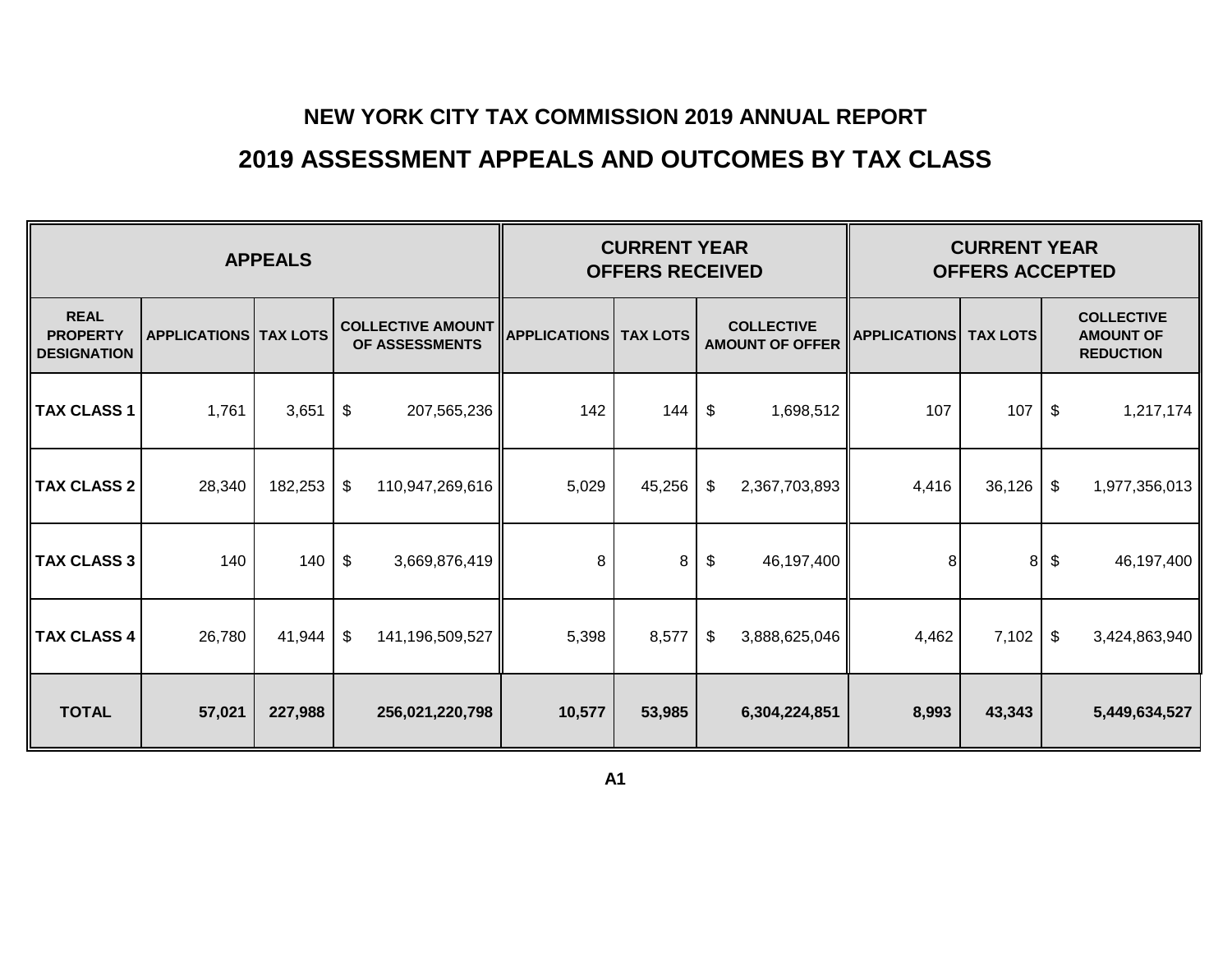# **REMEDIAL ACTIONS BY TAX COMMISSION ON APPLICATIONS IN 2019 FOR 2018 ASSESSMENTS**

|                     | <b>OFFERS TO REDUCE</b><br><b>2018 ASSESSMENTS</b>                                                                                                                      |                 | <b>ACCEPTED OFFERS TO REDUCE</b><br><b>2018 ASSESSMENTS</b> |                                                                                          |                                                                                                |  |  |  |  |
|---------------------|-------------------------------------------------------------------------------------------------------------------------------------------------------------------------|-----------------|-------------------------------------------------------------|------------------------------------------------------------------------------------------|------------------------------------------------------------------------------------------------|--|--|--|--|
| <b>APPLICATIONS</b> | <b>COLLECTIVE</b><br><b>COLLECTIVE</b><br><b>AMOUNT OF</b><br><b>AMOUNT OF</b><br><b>ASSESSMENTS AT</b><br><b>ASSESSMENT</b><br><b>ISSUE</b><br><b>REDUCTION OFFERS</b> |                 | <b>APPLICATIONS</b>                                         | <b>COLLECTIVE</b><br><b>AMOUNT OF</b><br><b>ASSESSMENTS</b><br><b>NO LONGER AT ISSUE</b> | <b>COLLECTIVE</b><br><b>AMOUNT OF</b><br><b>ACCEPTED ASSESSMENT</b><br><b>REDUCTION OFFERS</b> |  |  |  |  |
| 2,666               | \$20,169,978,084                                                                                                                                                        | \$1,416,636,077 | 2,108                                                       | \$16,715,184,810                                                                         | \$<br>1,158,434,632                                                                            |  |  |  |  |

**A2**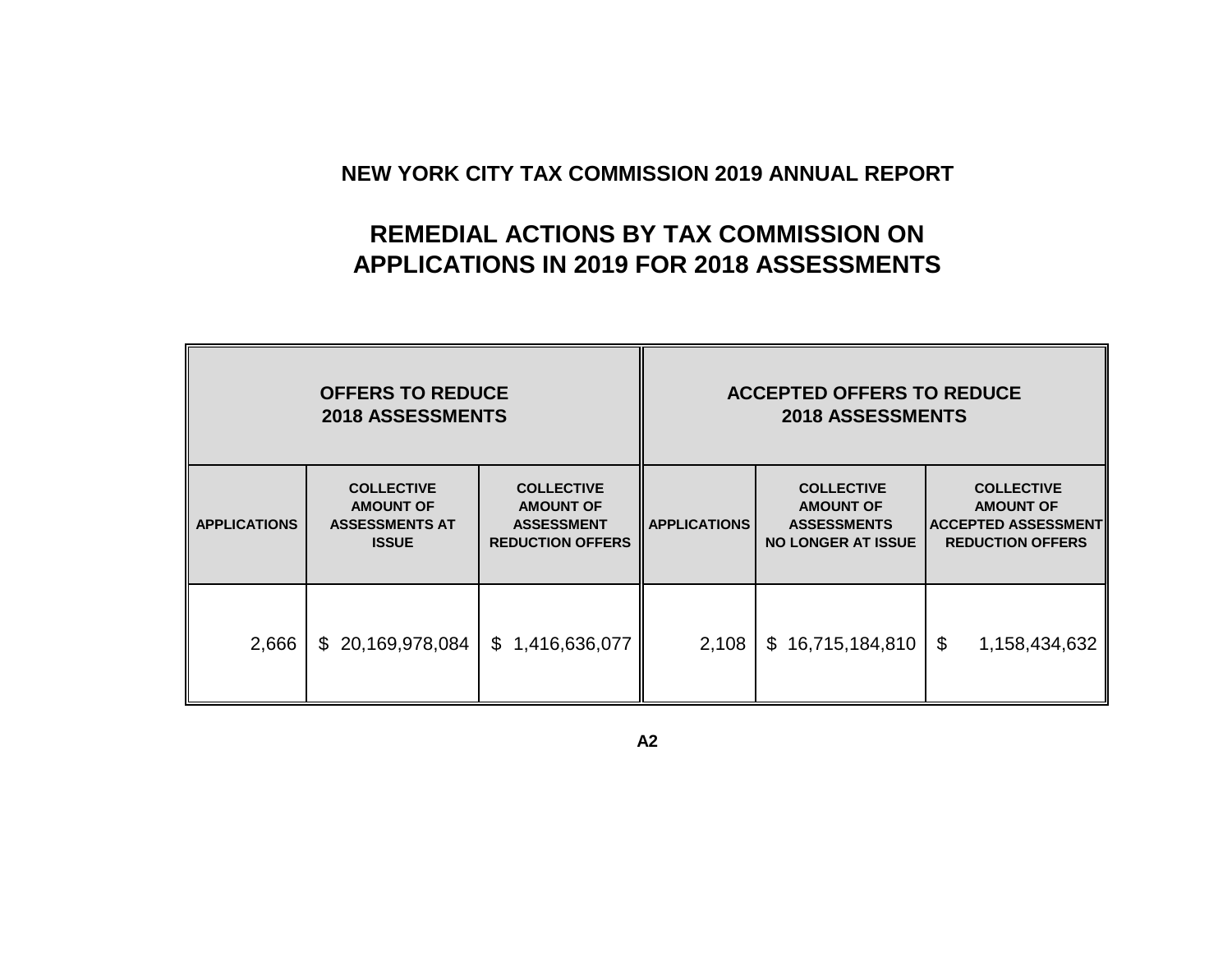# **2019 PRO SE ASSESSMENT APPEALS AND OUTCOMES BY TAX CLASS**

|                                                      |                                | <b>CURRENT YEAR</b><br><b>OFFERS RECEIVED</b> |                                               |                              | <b>CURRENT YEAR</b><br><b>OFFERS ACCEPTED</b> |                            |                                       |                     |                 |    |                                                           |
|------------------------------------------------------|--------------------------------|-----------------------------------------------|-----------------------------------------------|------------------------------|-----------------------------------------------|----------------------------|---------------------------------------|---------------------|-----------------|----|-----------------------------------------------------------|
| <b>REAL</b><br><b>PROPERTY</b><br><b>DESIGNATION</b> | <b>APPLICATIONS   TAX LOTS</b> |                                               | <b>COLLECTIVE AMOUNT</b><br>OF ASSESSMENTS    | <b>APPLICATIONS TAX LOTS</b> |                                               |                            | <b>COLLECTIVE AMOUNT </b><br>OF OFFER | <b>APPLICATIONS</b> | <b>TAX LOTS</b> |    | <b>COLLECTIVE</b><br><b>AMOUNT OF</b><br><b>REDUCTION</b> |
| <b>TAX CLASS 1</b>                                   | 515                            | 514                                           | \$<br>30,249,701                              | 109                          | 109                                           | $\boldsymbol{\mathsf{\$}}$ | 949,553                               | 82                  | 82              | \$ | 578,247                                                   |
| <b>TAX CLASS 2</b>                                   | 248                            | 352                                           | \$<br>117,423,264                             | 80                           | 184                                           | \$                         | 9,000,718                             | 66                  | 170             | \$ | 6,977,129                                                 |
| <b>TAX CLASS 3</b>                                   | 11                             | 11                                            | \$<br>596,138,534                             | 5                            | 5                                             | $\boldsymbol{\mathsf{\$}}$ | 36, 127, 125                          | 5                   | 5               | \$ | 36, 127, 125                                              |
| <b>TAX CLASS 4</b>                                   | 350                            | 479                                           | $\boldsymbol{\hat{\varphi}}$<br>1,189,804,491 | 123                          | 216                                           | $\sqrt[6]{3}$              | 83,268,415                            | 90                  | 145             | \$ | 53,255,974                                                |
| <b>TOTAL</b>                                         | 1,124                          | 1,356                                         | $\boldsymbol{\hat{z}}$<br>1,933,615,990       | 317                          | 514                                           | $\frac{2}{3}$              | 129,345,811                           | 243                 | 402             | \$ | 96,938,475                                                |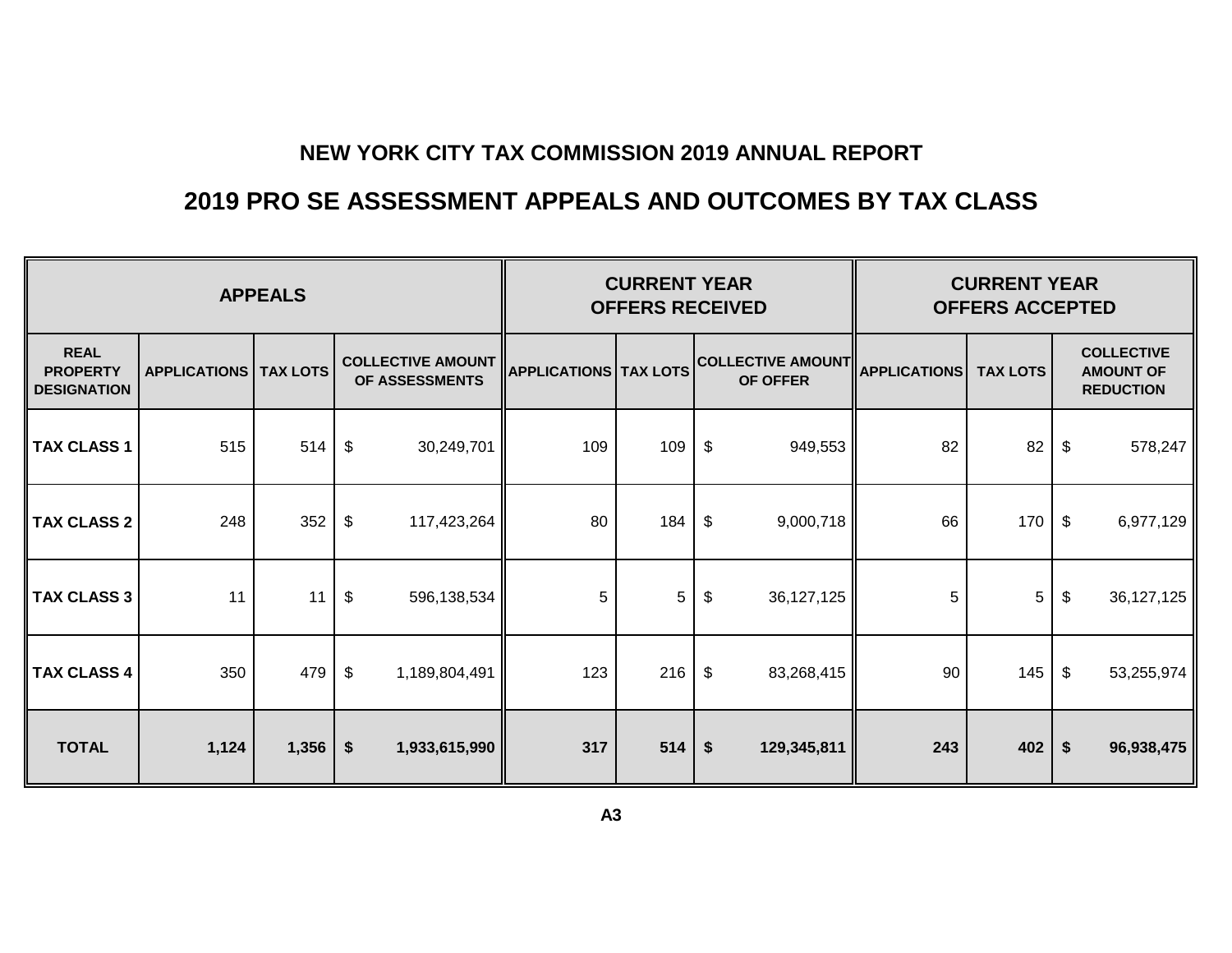## **2019 ASSESSMENT APPEALS AND OUTCOMES - BY PROPERTY TYPE**

|                                            | <b>CURRENT YEAR</b><br><b>CURRENT YEAR</b><br><b>OFFERS RECEIVED</b><br><b>OFFERS ACCEPTED</b> |                 |                                             |                                |        |                            |                                             |                                |                |                            |                                                           |
|--------------------------------------------|------------------------------------------------------------------------------------------------|-----------------|---------------------------------------------|--------------------------------|--------|----------------------------|---------------------------------------------|--------------------------------|----------------|----------------------------|-----------------------------------------------------------|
| <b>REAL PROPERTY</b><br><b>DESIGNATION</b> | <b>APPLICATIONS</b>                                                                            | <b>TAX LOTS</b> | <b>COLLECTIVE AMOUNT</b><br>OF ASSESSMENTS  | <b>APPLICATIONS   TAX LOTS</b> |        |                            | <b>COLLECTIVE</b><br><b>AMOUNT OF OFFER</b> | <b>APPLICATIONS   TAX LOTS</b> |                |                            | <b>COLLECTIVE</b><br><b>AMOUNT OF</b><br><b>REDUCTION</b> |
| <b>TAX CLASS 1</b>                         | 1,761                                                                                          | 3,651           | \$<br>207,565,236                           | 142                            | 144    | \$                         | 1,698,512                                   | 107                            | 107            | \$                         | 1,217,174                                                 |
| <b>CONDOMINIUMS</b>                        | 68                                                                                             | 1,986           | $\boldsymbol{\mathsf{S}}$<br>40,986,719     | 16                             | 18     | $\boldsymbol{\theta}$      | 115,860                                     | 5                              | 5              | $\boldsymbol{\theta}$      | 20,476                                                    |
| 1,2 & 3 FAMILY                             | ,335                                                                                           | 1,314           | $\$\$<br>129,262,890                        | 121                            | 121    | \$                         | 1,570,492                                   | 99                             | 99             | $\boldsymbol{\mathsf{S}}$  | 1,188,655                                                 |
| <b>VACANT LAND</b>                         | 168                                                                                            | 165             | $\boldsymbol{\mathsf{S}}$<br>12,613,167     | $\overline{2}$                 | 2      | $\boldsymbol{\mathsf{S}}$  | 1,944                                       | $\overline{2}$                 | $\overline{2}$ | $\boldsymbol{\mathsf{S}}$  | 1,944                                                     |
| <b>OTHER</b>                               | 190                                                                                            | 186             | $\boldsymbol{\mathsf{S}}$<br>24,702,460     | 3                              | 3      | $\boldsymbol{\mathsf{S}}$  | 10,216                                      |                                |                | $\boldsymbol{\mathsf{S}}$  | 6,099                                                     |
| <b>TAX CLASS 2</b>                         | 28,340                                                                                         | 182,253         | \$110,947,269,616                           | 5,029                          | 45,256 |                            | \$2,367,703,893                             | 4,416                          | 36,126         | \$                         | 1,977,356,013                                             |
| <b>CONDOMINIUMS</b>                        | 2,942                                                                                          | 156,918         | \$<br>30,128,485,573                        | 715                            | 40,942 | \$                         | 788,327,049                                 | 560                            | 32,270         | \$                         | 619,871,777                                               |
| 2-10 FAMILY                                | 4,810                                                                                          | 4,806           | \$<br>2,252,359,631                         | 451                            | 451    | \$                         | 26,587,589                                  | 412                            | 412            | \$                         | 23,327,863                                                |
| <b>COOPERATIVES</b>                        | 4,117                                                                                          | 4,106           | $\boldsymbol{\mathsf{S}}$<br>29,069,125,455 | 1,042                          | 1,042  | \$                         | 596,562,789                                 | 950                            | 950            | $\boldsymbol{\mathsf{S}}$  | 548,930,540                                               |
| <b>RENTAL APTS</b>                         | 16,471                                                                                         | 16,423          | \$<br>49,497,298,957                        | 2,821                          | 2,821  | \$                         | 956,226,466                                 | 2,494                          | 2,494          | $\boldsymbol{\mathsf{S}}$  | 785,225,833                                               |
| <b>TAX CLASS 3</b>                         | 140                                                                                            | 140             | \$<br>3,669,876,419                         | 8                              | 8      | \$                         | 46,197,400                                  | 8                              | 8              | \$                         | 46,197,400                                                |
| UTILITY PROPERTY                           | 140                                                                                            | 140             | \$<br>3,669,876,419                         | 8                              | 8      | \$                         | 46,197,400                                  |                                |                |                            | 46,197,400                                                |
| <b>TAX CLASS 4</b>                         | 26,780                                                                                         | 41,944          | \$141,196,509,527                           | 5,398                          | 8,577  |                            | \$3,888,625,046                             | 4,462                          | 7,102          | \$                         | 3,424,863,940                                             |
| <b>CONDOMINIUMS</b>                        | 2,985                                                                                          | 18,450          | \$<br>25,729,232,698                        | 654                            | 3,833  | $\boldsymbol{\mathsf{\$}}$ | 787,150,533                                 | 478                            | 3,118          | $\boldsymbol{\mathcal{F}}$ | 677,876,248                                               |
| OFFICES/LOFTS                              | 4,040                                                                                          | 4,000           | \$<br>71,934,423,729                        | 907                            | 907    | \$                         | ,838,439,353                                | 778                            | 778            | \$                         | 1,728,175,383                                             |
| <b>STORES</b>                              | 8,930                                                                                          | 8,775           | $\$\$<br>16,294,879,430                     | 2,014                          | 2,014  | \$                         | 641,586,331                                 | 1,678                          | 1,678          | $\boldsymbol{\theta}$      | 505,325,054                                               |
| <b>INDUSTRIAL</b>                          | 3,930                                                                                          | 3,914           | $\boldsymbol{\mathsf{S}}$<br>5,206,815,687  | 872                            | 872    | \$                         | 98,646,261                                  | 726                            | 726            | $\$\$                      | 82,483,885                                                |
| <b>HOTELS</b>                              | 790                                                                                            | 782             | \$<br>10,505,923,915                        | 105                            | 105    | \$                         | 178,730,170                                 | 90                             | 90             | \$                         | 151,943,970                                               |
| <b>VACANT LAND</b>                         | 1,137                                                                                          | 1,121           | \$<br>1,045,214,390                         | 63                             | 63     | \$                         | 10,620,822                                  | 48                             | 48             | $\boldsymbol{\mathsf{S}}$  | 8,506,223                                                 |
| <b>OTHER</b>                               | 4,968                                                                                          | 4,902           | $\mathfrak{S}$<br>10,480,019,678            | 783                            | 783    | $\mathbb{S}$               | 333,451,576                                 | 664                            | 664            | \$                         | 270,553,177                                               |
| <b>TOTAL</b>                               | 57,021                                                                                         | 227,988         | \$<br>256,021,220,798                       | 10,577                         | 53,985 |                            | \$6,304,224,851                             | 8,993                          | 43,343         | \$                         | 5,449,634,527                                             |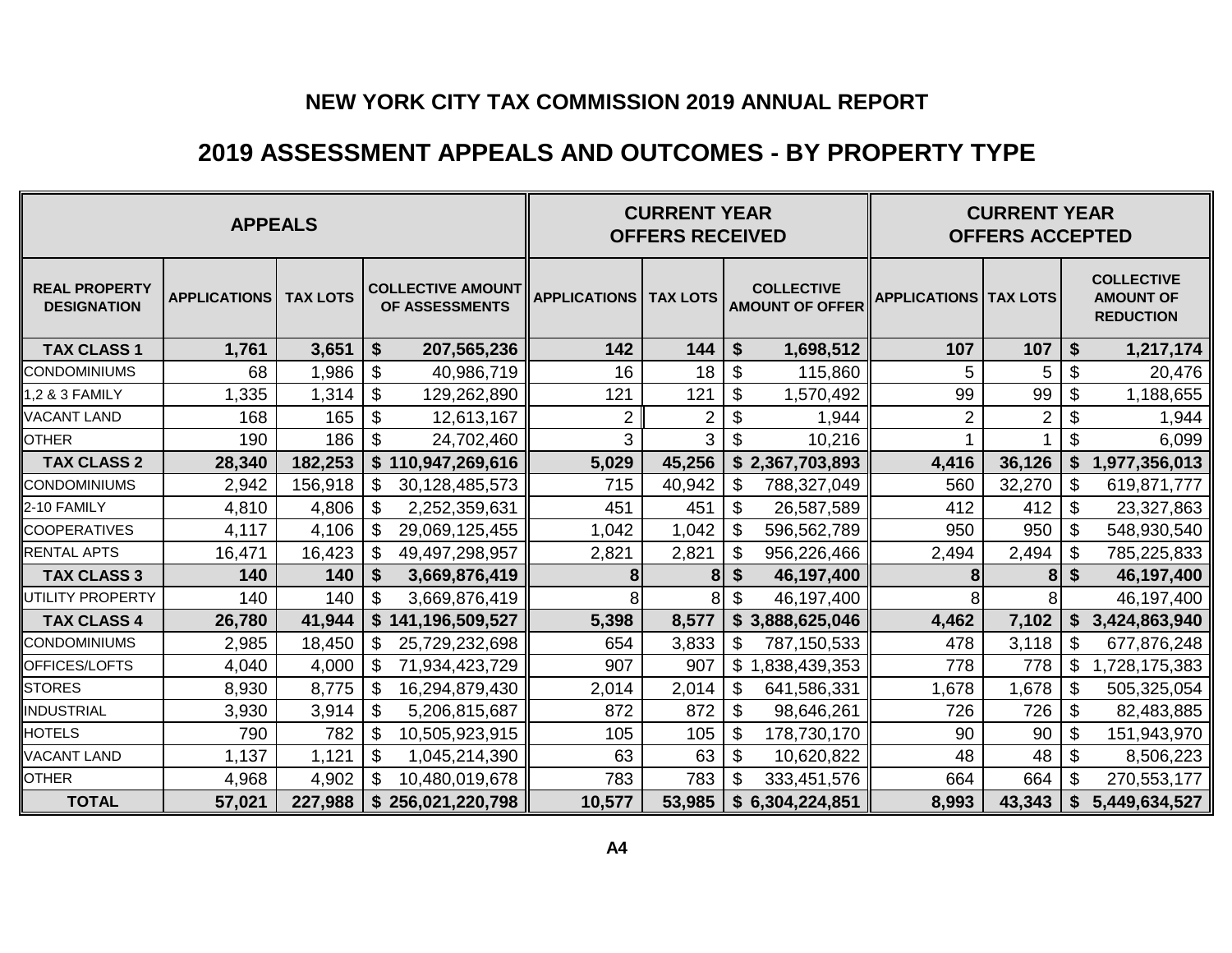### **2019 ASSESSMENT APPEALS AND OUTCOMES – BY REDUCTION % RANGE**

|                         | <b>CURRENT YEAR OFFERS RECEIVED</b> | <b>CURRENT YEAR OFFERS ACCEPTED</b> |                           |                                      |                     |                 |    |                                          |  |  |
|-------------------------|-------------------------------------|-------------------------------------|---------------------------|--------------------------------------|---------------------|-----------------|----|------------------------------------------|--|--|
| <b>RANGE OF OFFER %</b> | <b>APPLICATIONS</b>                 | <b>TAX LOTS</b>                     |                           | <b>COLLECTIVE AMOUNT</b><br>OF OFFER | <b>APPLICATIONS</b> | <b>TAX LOTS</b> |    | <b>COLLECTIVE AMOUNT</b><br>OF REDUCTION |  |  |
| <b>UNDER 10%</b>        | 5,780                               | 37,020                              | \$                        | 2,796,207,820                        | 4,813               | 29,114          | \$ | 2,354,437,558                            |  |  |
| 10% - UNDER 20%         | 3,338                               | 13,533                              | $\boldsymbol{\mathsf{S}}$ | 2,119,543,396                        | 2,915               | 11,336          | \$ | 1,867,549,653                            |  |  |
| 20% - UNDER 30%         | 1,038                               | 2,667                               | \$                        | 908,886,329                          | 895                 | 2,182           | \$ | 821,412,464                              |  |  |
| 30% - Above             | 421                                 | 765                                 | \$                        | 479,587,306                          | 370                 | 711             | \$ | 406,234,852                              |  |  |
| <b>TOTAL</b>            | 10,577                              | 53,985                              | \$                        | 6,304,224,851                        | 8,993               | 43,343          | \$ | 5,449,634,527                            |  |  |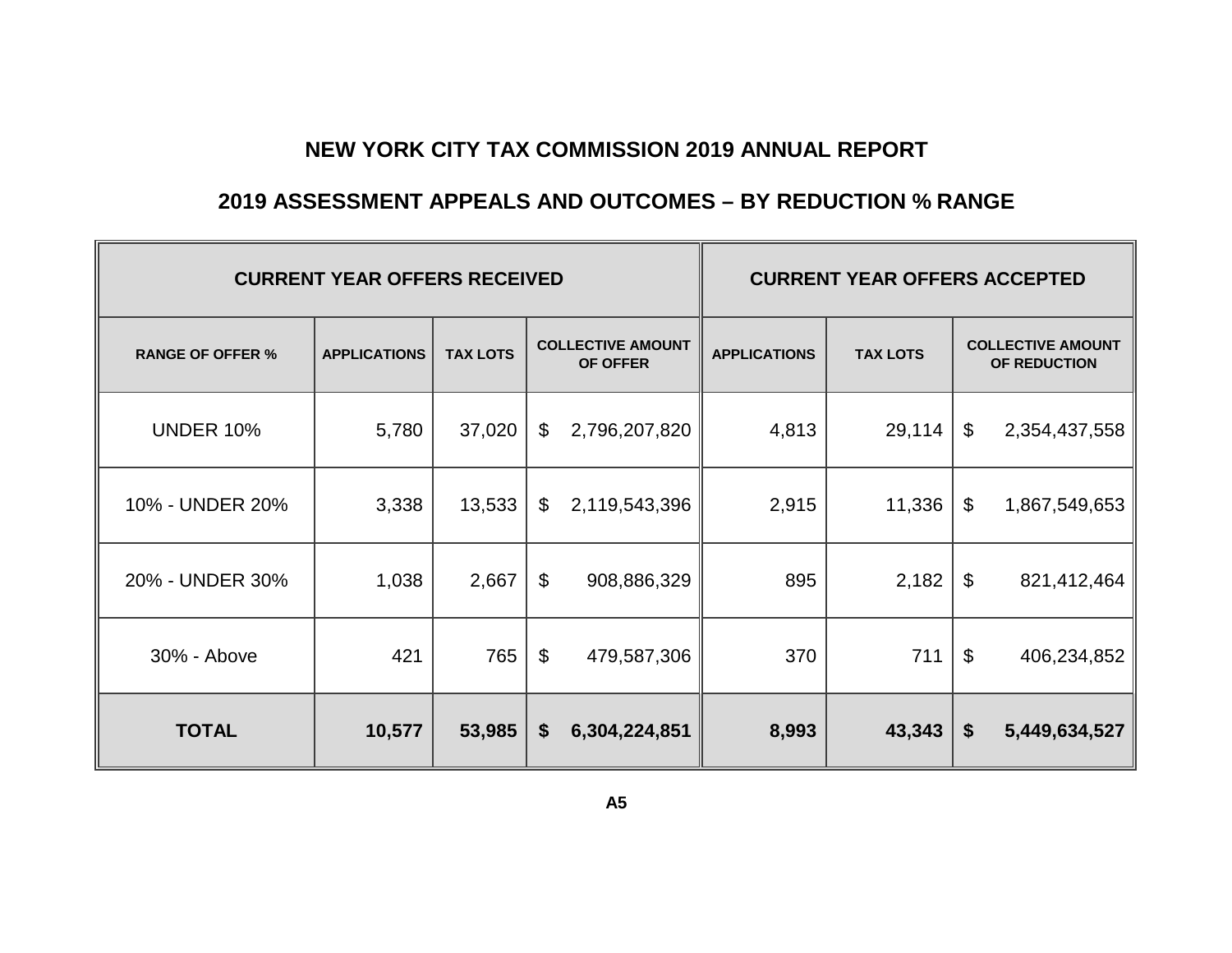### **2019 ASSESSMENT APPEALS AND OUTCOMES - BY BOROUGH**

|                                |                     | <b>CURRENT YEAR</b><br><b>OFFERS RECEIVED</b> |                                            | <b>CURRENT YEAR</b><br><b>OFFERS ACCEPTED</b> |             |  |                                             |                     |                 |            |                                                           |
|--------------------------------|---------------------|-----------------------------------------------|--------------------------------------------|-----------------------------------------------|-------------|--|---------------------------------------------|---------------------|-----------------|------------|-----------------------------------------------------------|
| <b>BOROUGH</b>                 | <b>APPLICATIONS</b> | <b>TAX LOTS</b>                               | <b>COLLECTIVE AMOUNT</b><br>OF ASSESSMENTS | <b>APPLICATIONS   TAX LOTS</b>                |             |  | <b>COLLECTIVE</b><br><b>AMOUNT OF OFFER</b> | <b>APPLICATIONS</b> | <b>TAX LOTS</b> |            | <b>COLLECTIVE</b><br><b>AMOUNT OF</b><br><b>REDUCTION</b> |
| <b>BRONX</b>                   | 6,949               | 20,527                                        | \$<br>10,399,833,670                       | 859                                           | $978$ \$    |  | 191,254,725                                 | 729                 | $845$ \$        |            | 155,468,539                                               |
| <b>BROOKLYN</b>                | 14,530              | 40,727                                        | \$<br>24,223,609,598                       | 2,538                                         | $6,423$ \$  |  | 707,357,468                                 | 2,150               | $4,900$ \$      |            | 561,401,900                                               |
| <b>MANHATTAN</b>               | 22,365              | 130,226                                       | \$<br>194,979,549,988                      | 5,009                                         | $42,283$ \$ |  | 4,829,202,353                               | 4,270               | $33,888$ \$     |            | 4,257,306,034                                             |
| <b>QUEENS</b>                  | 11,536              | 32,761                                        | $\frac{1}{2}$<br>23,893,885,554            | 1,918                                         | $3,952$ \$  |  | 521,575,723                                 | 1,633               | $3,403$ \$      |            | 428,083,954                                               |
| <b>STATEN</b><br><b>ISLAND</b> | 1,641               | 3,747                                         | \$<br>2,524,341,988                        | 253                                           | $349$ \$    |  | 54,834,582                                  | 211                 | 307             | $\sqrt{3}$ | 47,374,100                                                |
| <b>TOTAL</b>                   | 57,021              | $227,988$ \$                                  | 256,021,220,798                            | 10,577                                        | $53,985$ \$ |  | 6,304,224,851                               | 8,993               | $43,343$ \ \\$  |            | 5,449,634,527                                             |